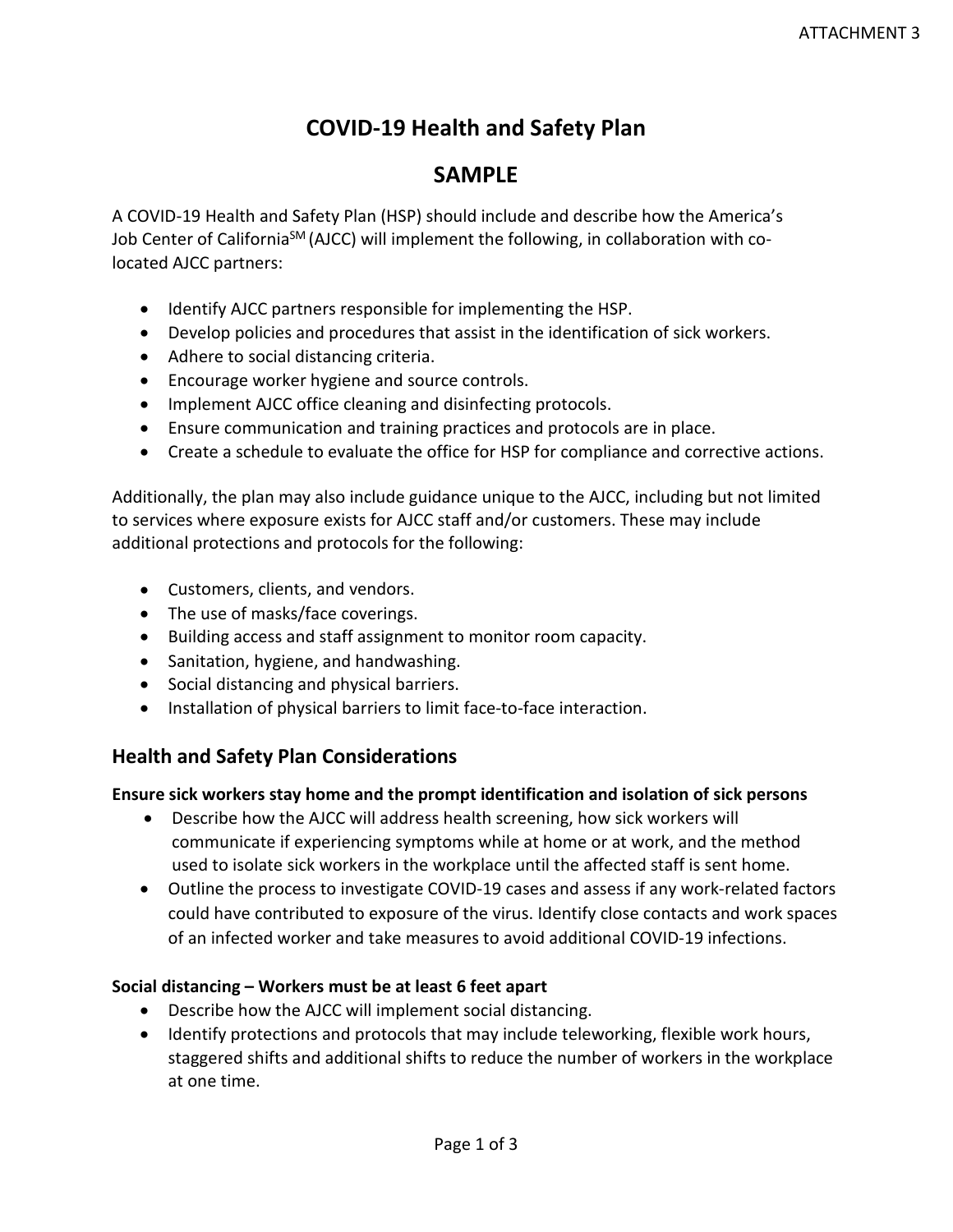- Describe how occupancy requirements, numbers of people, flow, signage, and interactions will be implemented to ensure social distancing.
- Describe physical workplace changes, such as increased distance between workstations.
- Describe how aisles, resource rooms, lobbies, tables, chairs, etc. will be arranged, and how the flow will be directed to allow for social distancing between AJCC staff and customers.
- Describe how protective supplies, such as masks, nonmedical cloth face coverings, gloves, disinfectant, and face-shields for workers, will be distributed and provide instructions on when and how the PPE should be worn.

## **Worker hygiene and source controls**

- Describe how necessary handwashing and/or sanitizer facilities will be provided, supplied and maintained for AJCC staff and customers.
- Describe how the AJCC will address the use of face coverings and other PPE in accordance with the Governor and [California Department of Public](https://www.cdph.ca.gov/Programs/CID/DCDC/CDPH%20Document%20Library/COVID-19/Guidance-for-Face-Coverings_06-18-2020.pdf) Health (PDF) guidance.
- Describe how the AJCC will communicate these health and safety instructions and reminders.

### **Workplace cleaning and disinfection protocol**

- Describe the AJCC's schedule for cleaning and disinfecting common areas. Identify the staff responsible for cleaning and disinfecting surfaces, and the procedure to clean the work space of a person with symptoms of, or diagnosed with, COVID-19.
- Training provided to ensure the proper use of any required PPE.

## **Communications and training practices and protocol**

• Describe how the plan is communicated to AJCC staff, customers, and applicable parties.